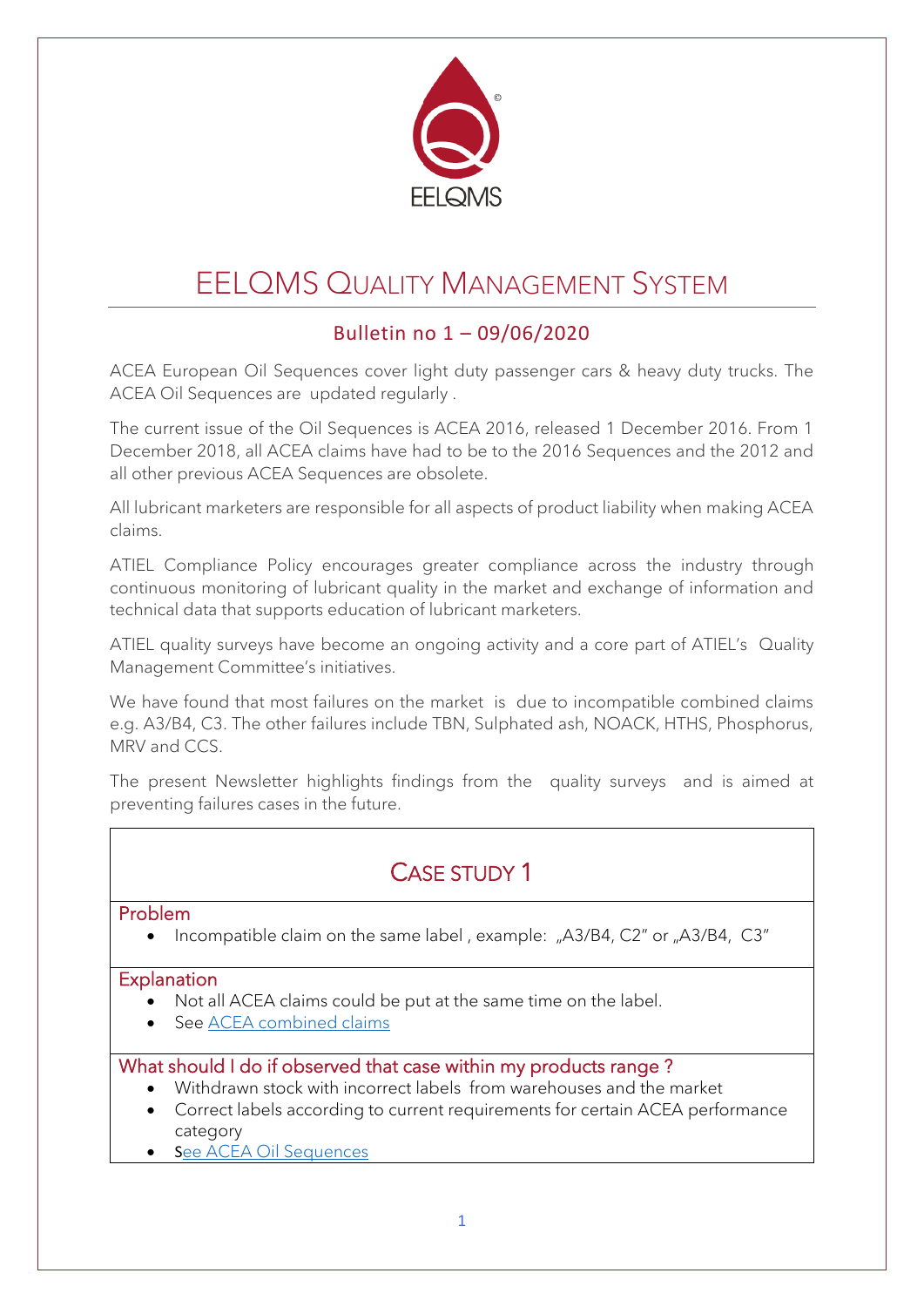

## CASE STUDY 2

#### Problem

• Incorrect representation of claims for example: ACEA C3-16 or ACEA A5/B5-16

#### **Explanation**

- Year identifiers are not to be used for consumer use.
- For more details, click on this link

#### What should I do if observed that failure within my products range ?

- Withdrawn stock with incorrect labels from warehouses and the market
- Correct label

### CASE STUDY 3

#### Problem

• HTHS or NOACK outside 95% confidence limit for certain ACEA performance category.

#### **Explanation**

- Production batches of base oils and/or additives delivered to manufacture oil developed according to EELQMS rules may differ from sales specification.
- Incorrect VM or base oil used in blending
- Incorrect VM dosage used in blending

#### What should I do if observed that failure within my products range?

- Withdrawn oil from production batch from warehouses and the market
- Check quality of delivered raw materials vs sales specification (and contact supplier if discrepancy)
- Check manufacturing records for correct dosages of raw materials
- Check formulation meets all requirements in laboratory scale blend before further production
- Implement steps to avoid re-occurrence of the error
- Ensure right level of quality checks at every production stage